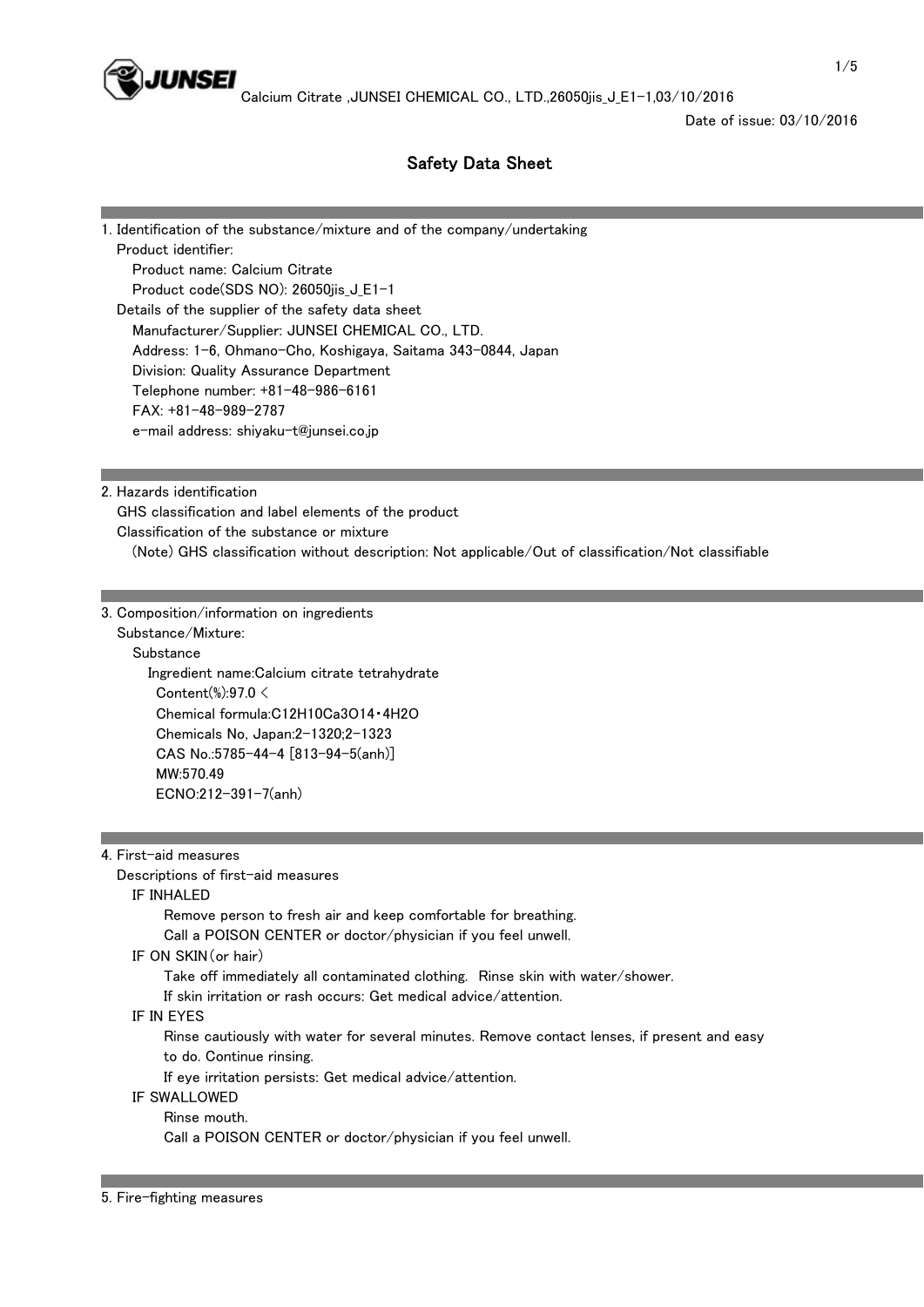

## Calcium Citrate ,JUNSEI CHEMICAL CO., LTD.,26050jis J E1-1,03/10/2016

#### Extinguishing media

Suitable extinguishing media

Use appropriate extinguishing media suitable for surrounding facilities.

Specific hazards arising from the substance or mixture

Containers may explode when heated.

Fire may produce irritating, corrosive and/or toxic gases.

Advice for firefighters

Specific fire-fighting measures

Evacuate non-essential personnel to safe area.

Special protective equipment and precautions for fire-fighters

Wear fire/flame resistant/retardant clothing.

Wear protective gloves/protective clothing/eye protection/face protection.

 Firefighters should wear self-contained breathing apparatus with full face peace operated positive pressure mode.

6. Accidental release measures

Personnel precautions, protective equipment and emergency procedures

Ventilate area after material pick up is complete.

Wear proper protective equipment.

Environmental precautions

Avoid release to the rivers, lakes, ocean, groundwater.

Methods and materials for containment and cleaning up

Sweep up, place in a bag and hold for waste disposal.

Preventive measures for secondary accident

Collect spillage.

### 7. Handling and storage

Precautions for safe handling

Preventive measures

(Protective measures against fire & explosion)

Keep away from heat/sparks/open flames/hot surfaces. - No smoking.

Exhaust/ventilator

Exhaust/ventilator should be available.

Safety treatments

Avoid contact with skin.

Avoid contact with eyes.

Avoid breathing dust, vapor, mist, or gas.

Safety Measures/Incompatibility

Wear protective gloves, protective clothing or face protection.

Use personal protective equipment as required.

When using do not eat, drink or smoke.

Conditions for safe storage, including any incompatibilities

Recommendation for storage

Store in a well-ventilated place. Keep container tightly closed.

Keep cool. Protect from sunlight.

8. Exposure controls/personal protection

Control parameters

No control value data available

Adopted value

No Adopted value data available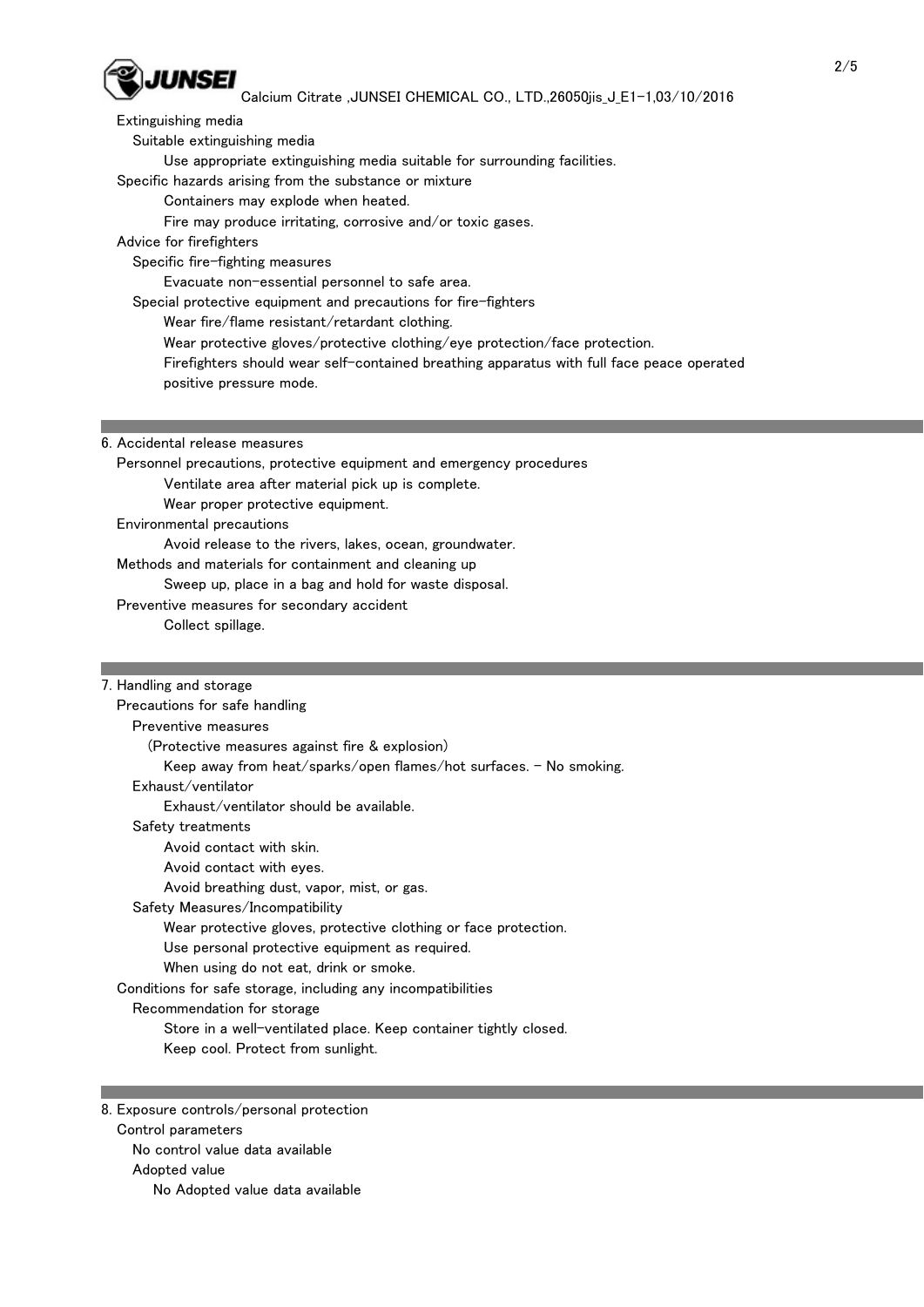

# Calcium Citrate ,JUNSEI CHEMICAL CO., LTD.,26050jis\_J\_E1-1,03/10/2016

Exposure controls

Appropriate engineering controls

 Do not use in areas without adequate ventilation. Eye wash station should be available. Washing facilities should be available. Individual protection measures Respiratory protection Wear respiratory protection. Hand protection Wear protective gloves. Eye protection Wear eye/face protection.

### 9. Physical and Chemical Properties

 Information on basic physical and chemical properties Physical properties Appearance: Powder Color: White Odor: None pH: 5.5~8.0 (1.0g, water20ml) Phase change temperature Initial Boiling Point/Boiling point data N.A. Melting point/Freezing point data N.A. Decomposition temperature data N.A. Flash point data N.A. Auto-ignition temperature data N.A. Explosive properties data N.A. Vapor pressure data N.A. Vapor density data N.A. Specific gravity/Density data N.A. **Solubility**  Solubility in water: Slightly soluble n-Octanol /water partition coefficient data N.A.

### 10. Stability and Reactivity

**Reactivity**  Runaway polymerization will not occur. Chemical stability Stable under normal storage/handling conditions. Conditions to avoid Contact with incompatible materials. Open flames. Heat. Incompatible materials Strong bases Hazardous decomposition products Carbon oxides, Calcium oxides

11. Toxicological Information Information on toxicological effects No Acute toxicity data available No Irritant properties data available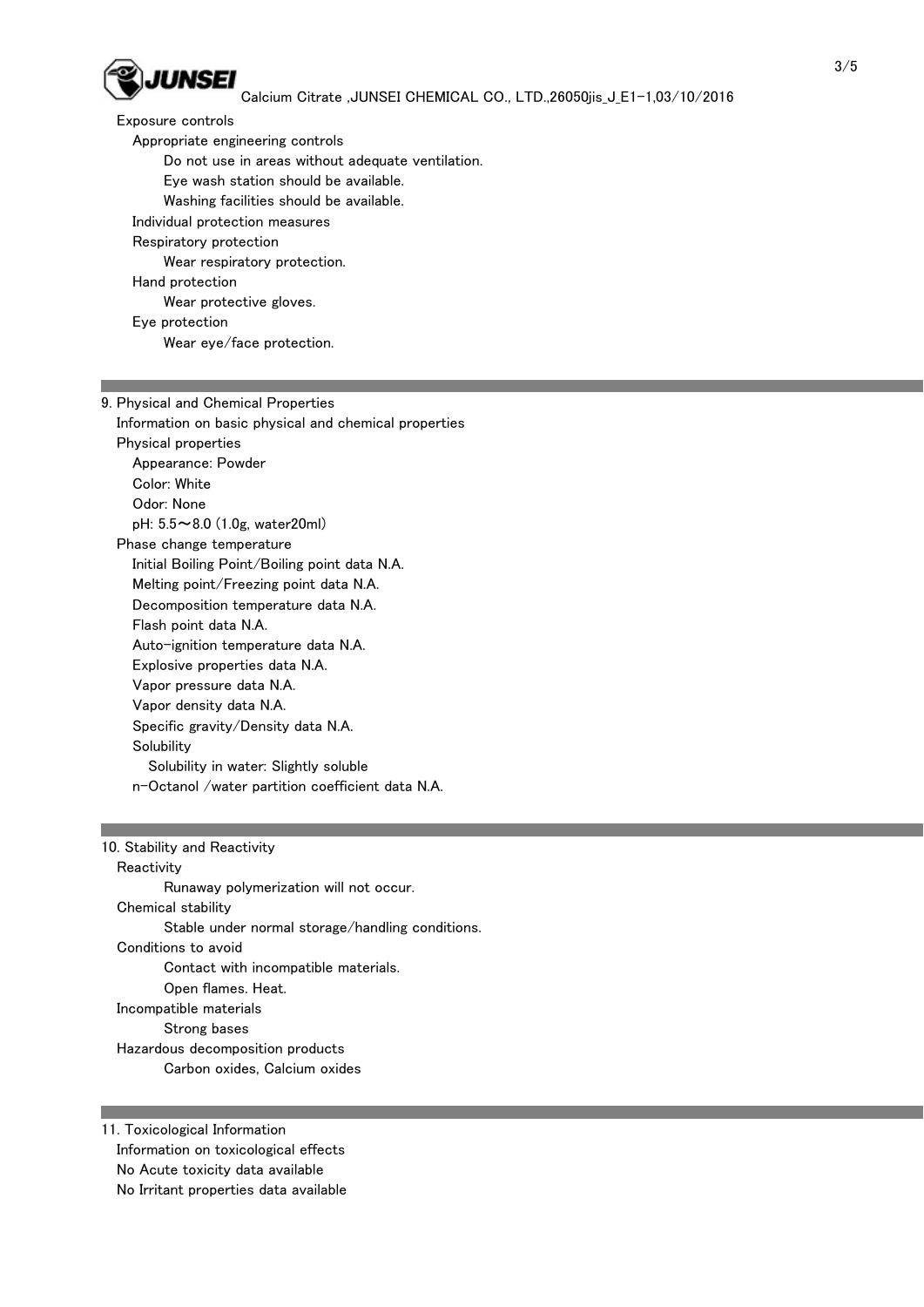

# Calcium Citrate ,JUNSEI CHEMICAL CO., LTD.,26050jis J E1-1,03/10/2016

No Allergenic and sensitizing effects data available

- No Mutagenic effects data available
- No Carcinogenic effects data available
- No Teratogenic effects data available
- No reproductive toxicity data available
- No STOT-single/repeated exposure data available
- No Aspiration hazard data available
- 12. Ecological Information
	- **Toxicity**
	- No Aquatic toxicity data available
	- No Persistence and degradability data available
	- No Bioaccumulative potential data available

13. Disposal considerations

Waste treatment methods

Dispose of contents/container in accordance with local/national regulation.

# 14. Transport Information

UN No, UN CLASS

Not applicable to UN NO.

## 15. Regulatory Information

 Safety, health and environmental regulations/legislation specific for the substance or mixture US major regulations

**TSCA** 

Calcium citrate (anh)

Other regulatory information

 We are not able to check up the regulatory information in regard to the substances in your country or region, therefore, we request this matter would be filled by your responsibility. Regulatory information with regard to this substance in your country or in your region should be examined by your own responsibility.

 Ensure this material in compliance with federal requirements and ensure conformity to local regulations.

## 16. Other information

Reference Book

 Globally Harmonized System of classification and labelling of chemicals, (5th ed., 2013), UN Recommendations on the TRANSPORT OF DANGEROUS GOODS 18th edit., 2013 UN Classification, labelling and packaging of substances and mixtures (table3-1 ECNO6182012) 2012 EMERGENCY RESPONSE GUIDEBOOK(US DOT)

2016 TLVs and BEIs. (ACGIH)

http://monographs.iarc.fr/ENG/Classification/index.php

Supplier's data/information

 Chemical Risk Information Platform (CHRIP)(NITE) http://www.safe.nite.go.jp/japan/db.html GHS Classification Guidance for Enterprises 2013 Revised Edition (August, 2013,METI)

# General Disclaimer

 This information contained in this data sheet represents the best information currently available to us. However, no warranty is made with respect to its completeness and we